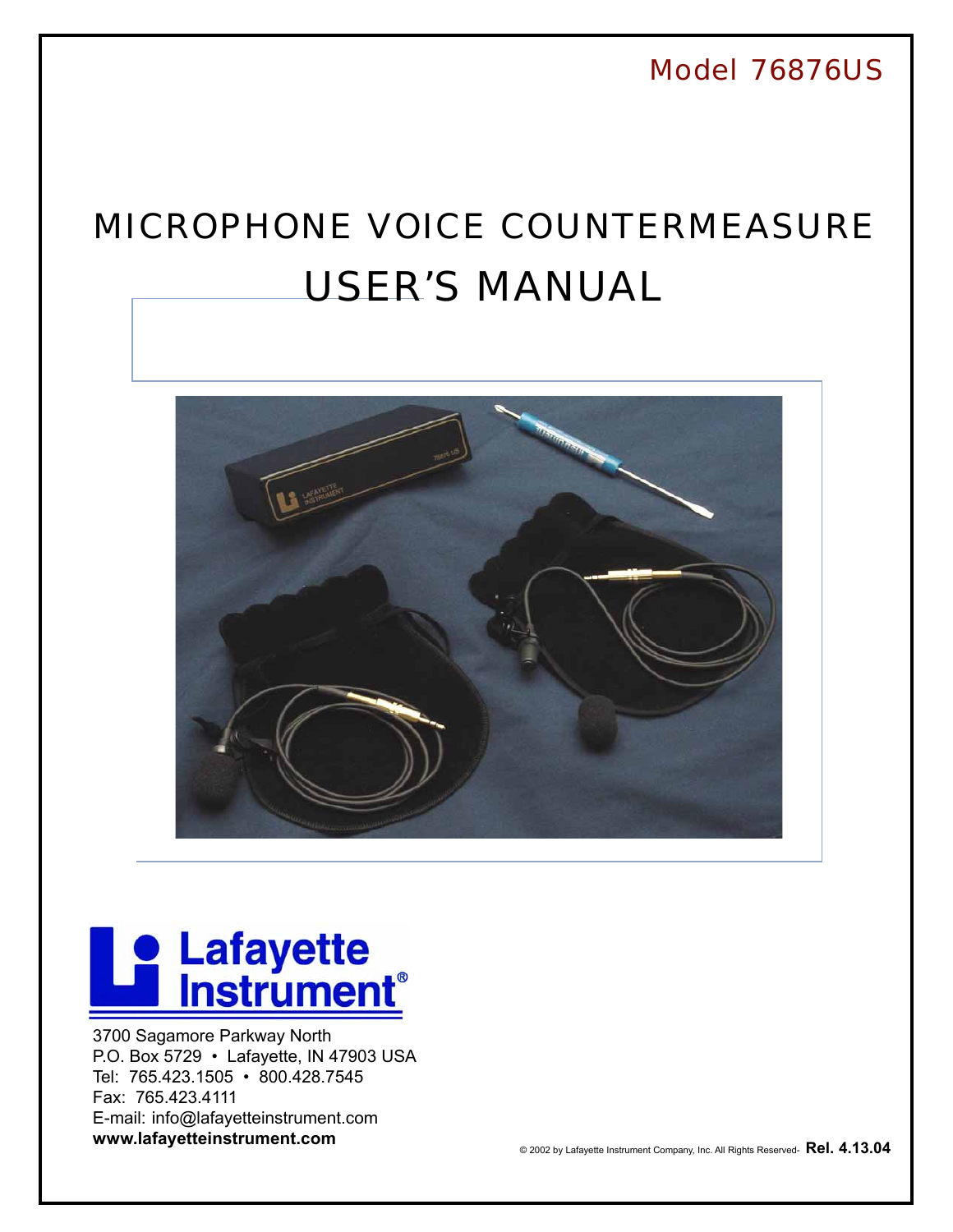## *Microphone Voice Countermeasure Model 76876US*

## **Description:**

The Lafayette 76876US Microphone Voice Countermeasure is used with the LX4000 Computer Polygraph to detect mental countermeasures used by a subject during examination. The LXSoftware is used to capture waveforms produced by both the subject and examiner. These waveforms are then analyzed by the software to help determine the subjects' polygraph results.

### **Supplied Accessories:**

76876US Control Box

- (2) Microphones
- (1) Auxiliary Connection Cable
- (1) Lafayette Screwdriver



## **System Specifications:**

| Power:                           | $+5$ VDC supplied from LX4000 |
|----------------------------------|-------------------------------|
| Freq. Response:                  | $20-20kHz$                    |
| <b>Signal to Noise Ratio:</b>    | 58dB, 1 kHz @ 1pa             |
| <b>Open Circuit Sensitivity:</b> | $-42dB$ , 1v @ 1pa            |
| <b>Dynamic Range:</b>            | 90dB, 1kHz                    |
| <b>Max. Input Sound Level:</b>   | 108dB                         |
| <b>Shielded Cable Length:</b>    | 6ft                           |

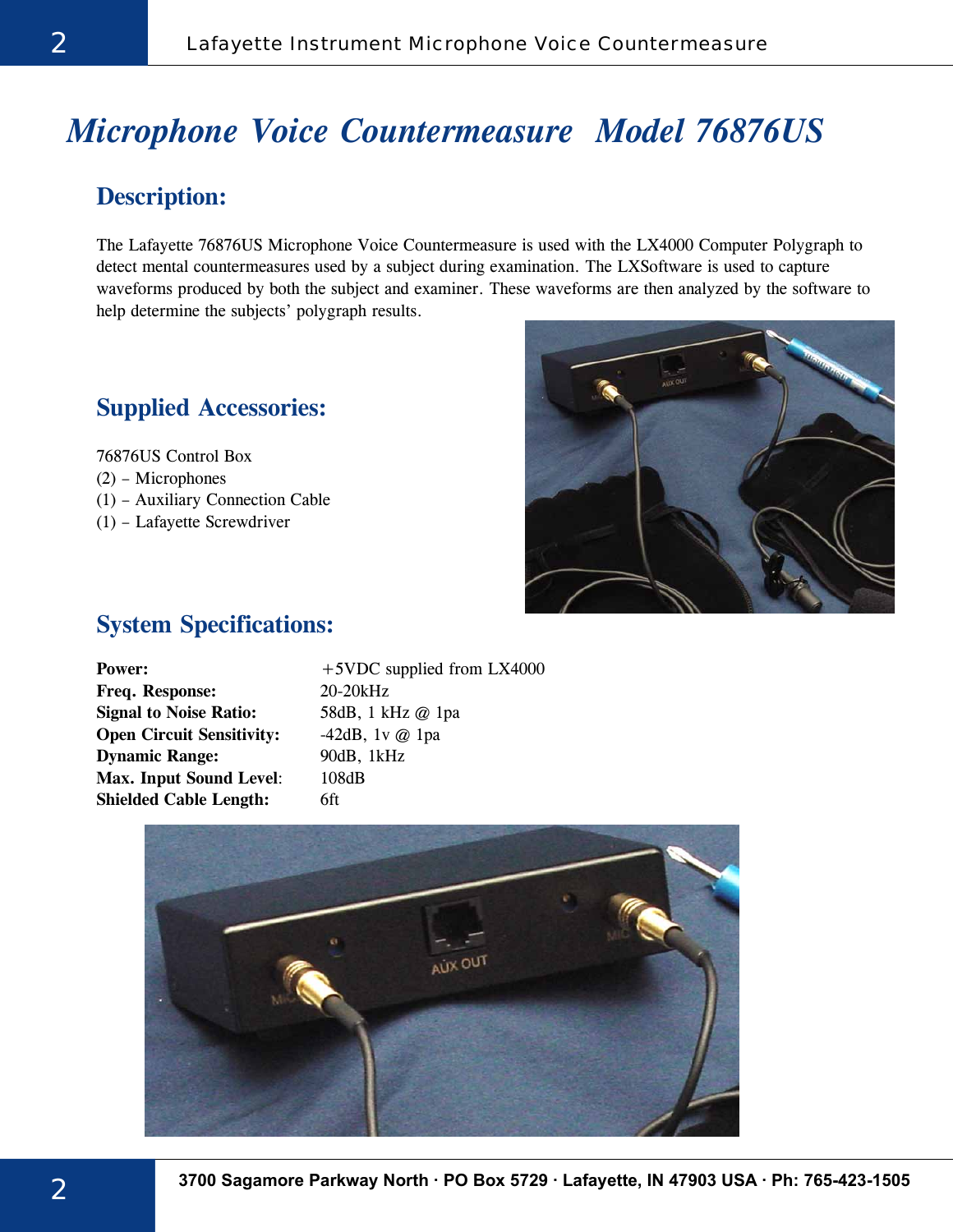## **Operating Instructions:**

- 1) For proper recording, connect the 76876US to only the AUX 2 channel of the LX4000.
- 2) Connect a microphone to both channels, noting which is the subject, and which is the examiner.
- 3) If you have not started the LXSoftware, do so and you enable the channels for countermeasure data (via trace preferences). You should notice a captured voice waveform on AUX 2 if the channel is activated. It should look like the window below.



- 4) Adjust AUX 2 channel on the computer to your appropriate gain level (0.8) and center the channel.
- 5) When speaking into the microphones, you will see the waveform appear on the screen. There are 4 levels that will be shown. The following graph shows levels.
	- 1. level one  $=$  no one talking, flat line waveform
	- 2. level two  $=$  mic 2 talking, step 1
	- 3. level three  $=$  mic 1 talking, step 2
	- 4. level four  $=$  mic 1 and 2 talking, step 3
- 6) It is essential that only 1 waveform be captured at a time during testing. Level four shows when both the subject and examiner are talking. **The subject is not to talk until the examiner has completely finished giving a question.**
- 7) If the waveforms are not being captured or the microphones have too much gain, you can adjust the gain on the 76876US control box. Using the supplied screwdriver, place it into the hole next to the microphone input and turn the potentiometer clockwise to increase the gain and counter-clockwise to decrease the gain. The gain is factory-set in the middle of its' range
- 8) Each subject may have a different sensitivity toward the device. Meaning that you may have to adjust your microphone sensitivities for different subjects.
- 9) At the end of a test, select the countermeasure scoring menu option: Exam->Score->Countermeasure.

Please call your Lafayette Instrument sales or service representative for any further information concerning the installation and operation of the Activity Sensor.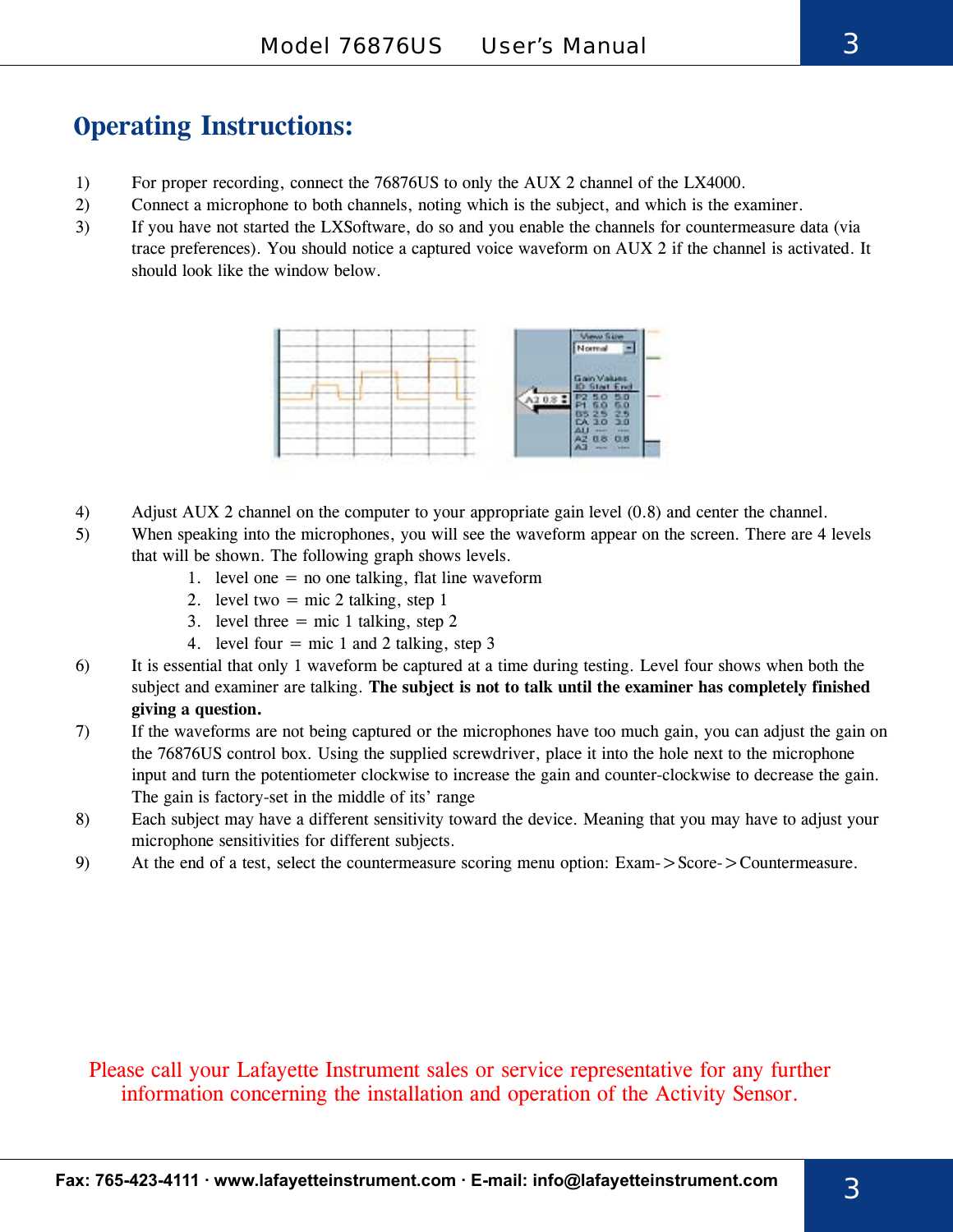## **Software Instructions:**

#### **Performing Countermeasure Detection**

The optional Lafayette Countermeasure Detection System (Model 76876US) may be used with the Lafayette Polygraph System to detect mental and physical countermeasures employed by a subject during an examination. Once you have acquired the Countermeasure Detection System, it must be attached via a category 5 patch cable (available at most computer stores) to the Aux 2 input of the LX-4000.

To display the Aux 2 trace, follow the instructions for setting Trace Preferences.

Once the trace has been displayed, the LXSoftware must be informed to begin saving countermeasure scoring data. To enable saving of countermeasure scoring data, modify the Administrator Preferences.

**Note:** Only charts recorded using software version 9.1.1 or newer may be scored using the Countermeasure Detection algorithm.

**Note:** You must have administrator privileges to modify the Administrator Preferences. If you do not have administrator privileges, contact your System Administrator to enable this feature.

#### **Selecting the Countermeasure Detection Algorithm**

The general procedure for performing countermeasure detection is as follows:

- 1. Open the PF containing the charts to score
- 2. Select the Countermeasure menu item from the Exam->Score menu
- 3. Select the charts to include in the Countermeasure Detection process
- 4. Select the questions to score in each chart
- 5. Review the Countermeasure report

If a PF exists on the hard drive, you can open it using either of the following methods:

Select **Open PF** from the **File** menu, then select the PF from the submenu.

**Or,**

Select **Open PF** (Ctrl + O) from the **File** menu, then select **Open PF**... from the submenu. The **Open PF dialog box** appears:

| 5-31-98 Robbery Suspect #3AB5-2 05/31/98<br>08:05 AM Joe Smith<br>LHS Arson 4-3-98<br>08:09 AM Mark Jones<br>04/13/98<br>Milmington Shootout with Ohio Stat 05/25/98 10:42 AM Dennis Clark | PF Name | Date | Time | Subject      |
|--------------------------------------------------------------------------------------------------------------------------------------------------------------------------------------------|---------|------|------|--------------|
|                                                                                                                                                                                            |         |      |      |              |
|                                                                                                                                                                                            |         |      |      |              |
|                                                                                                                                                                                            |         |      |      |              |
|                                                                                                                                                                                            |         |      |      |              |
|                                                                                                                                                                                            |         |      |      |              |
|                                                                                                                                                                                            |         |      |      |              |
|                                                                                                                                                                                            |         |      |      |              |
|                                                                                                                                                                                            |         |      |      |              |
|                                                                                                                                                                                            |         |      |      |              |
|                                                                                                                                                                                            |         |      |      |              |
|                                                                                                                                                                                            |         |      |      |              |
|                                                                                                                                                                                            |         |      |      |              |
|                                                                                                                                                                                            |         |      |      |              |
|                                                                                                                                                                                            |         |      |      |              |
|                                                                                                                                                                                            |         |      |      | OK<br>Cancel |

From the list of PFs, highlight the PF you want to open and select **OK**. To close the dialog box and disregard any changes, select **Cancel**.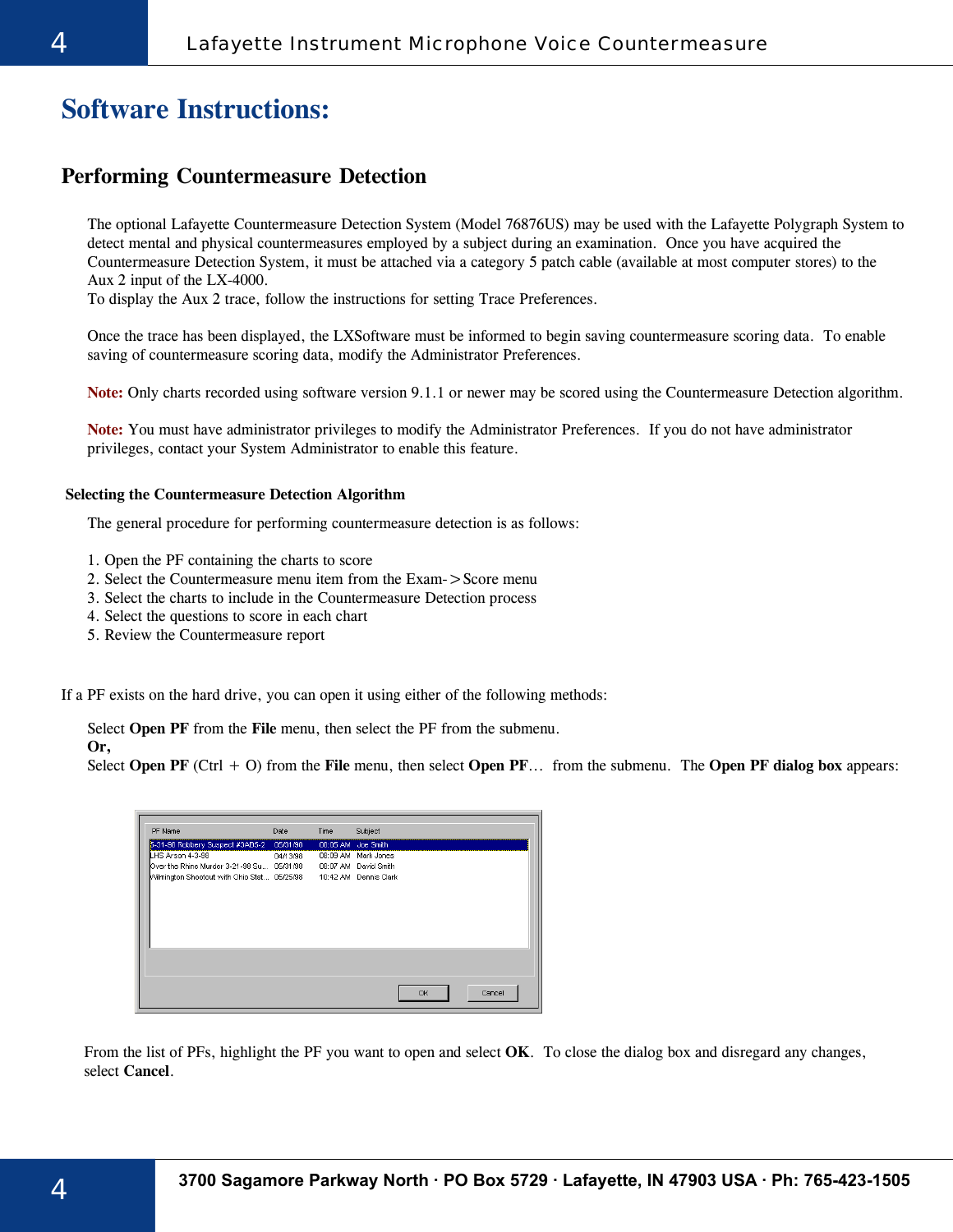#### **Selecting Countermeasure charts to score**

To **select** one or more charts to include in the Countermeasure Detection process:

- 1. Highlight the number of the chart you want to include using the mouse or the  $\langle$ up arrow $\rangle$  and  $\langle$  down arrow $\rangle$  keys.
- 2. Select **Include** (I). A check mark appears in front of the chart information.

|                 | Exam Chart Date |                                     | Time          | Examiner | Exam Type | Question Set |  |
|-----------------|-----------------|-------------------------------------|---------------|----------|-----------|--------------|--|
|                 |                 | 3/16/2004                           | 4:57 PM       | admin    | Zone      | ZCT          |  |
| $\mathcal{V}$ 1 | $\overline{2}$  | 3/16/2004                           | 5:02 PM admin |          | Zone      | <b>ZCT</b>   |  |
| $\checkmark$    | 3               | 3/16/2004 5:21 PM admin             |               |          | Other     | GOT          |  |
| $\checkmark$    | $\overline{4}$  | 3/16/2004 5:48 PM admin             |               |          | MGQT      | Series2app   |  |
|                 |                 |                                     |               |          |           |              |  |
|                 |                 | Step 1: Select the charts to score. |               |          |           |              |  |
|                 |                 |                                     |               |          |           |              |  |

Tip: For a shortcut, **double-click** the chart you want to include. A check mark appears in front of the chart information.

3. Repeat steps 1 and 2 for each additional chart you want to include.

After selecting all the charts to include in the scoring process, select **Score** (S). The Countermeasure Detection algorithm performs initial data processing and question type identification, and the **Set Question Types dialog box** appears for tagging questions.

#### **Deselecting a chart**

If you accidentally select a chart, you can deselect it using the **Exclude** button (the toggle of the **Include** button; when you highlight a chart with a check mark beside it, the button reads **Exclude**). To **exclude** a chart from the scoring process:

1. Highlight the number of the chart you want to exclude using the mouse or the  $\langle \text{up arrow} \rangle$  and  $\langle \text{down arrow} \rangle$  keys.

2. Select **Exclude** (E). The check mark is removed from in front of the chart information, and the chart will not be scored.

Tip: For a shortcut, double-click the chart you want to exclude. The check mark is removed from in front of the chart information.

#### **Displaying a chart**

You can also use this dialog box to **display** a specific chart:

- 1. Highlight the number of the chart you want to display using the mouse or the  $\langle \text{up arrow} \rangle$  and  $\langle \text{down arrow} \rangle$  keys.
- 2. Select **View Chart** (V). The chart appears.

#### **What should I do next?**

You're now ready to tag the questions.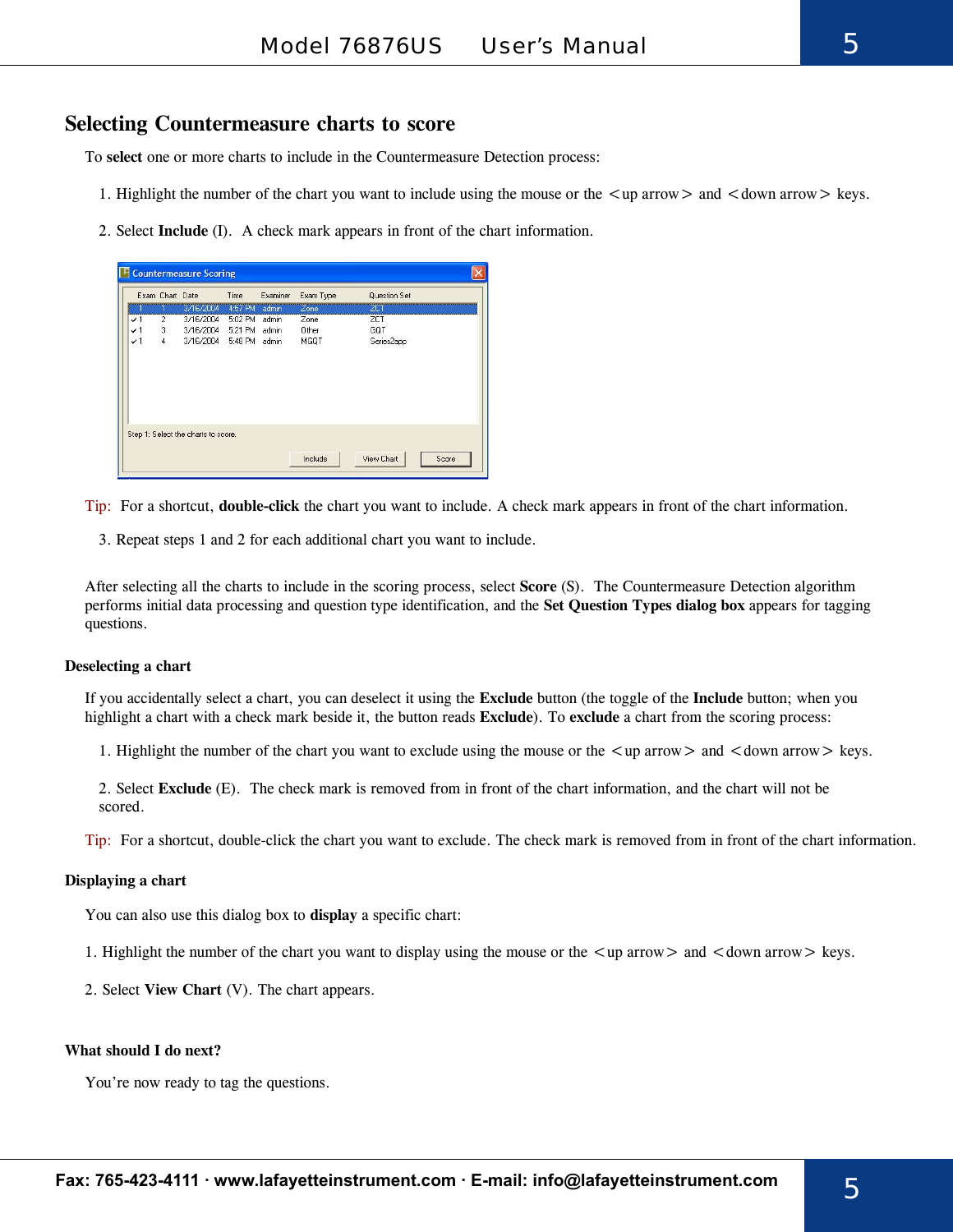#### **Tagging Countermeasure Questions**

The **Select Questions dialog box** displays the list of questions for the first chart included in the scoring process:

| Type           | ID              | Text                                                                    |  |  |  |  |  |  |
|----------------|-----------------|-------------------------------------------------------------------------|--|--|--|--|--|--|
|                | 1B              | Are you sometimes called Brian?                                         |  |  |  |  |  |  |
| C              | 1C              | Are you currently married?                                              |  |  |  |  |  |  |
| R              | SR <sub>2</sub> | Regarding your application for employment, do you intend to answer ea   |  |  |  |  |  |  |
|                | SN <sub>3</sub> | Do you believe FBI employees should be honest?                          |  |  |  |  |  |  |
| с              | C4              | Did you ever lie to someone who loved you?                              |  |  |  |  |  |  |
| R              | R <sub>5</sub>  | Have you ever sold any stolen cars?                                     |  |  |  |  |  |  |
| C              | C8              | Prior to August 2003, did you ever cheat on any test?                   |  |  |  |  |  |  |
| R              | R9              | Have you deliberately withheld any important information from your app  |  |  |  |  |  |  |
| $\overline{c}$ | C6              | Do you enjoy spreading or listening to gossip or rumors?                |  |  |  |  |  |  |
| R              | R7              | Have you violated the FBI guidelines concerning the use of stolen cars? |  |  |  |  |  |  |
| C              | C10             | Have you ever engaged in behavior that would bring shame to your fan    |  |  |  |  |  |  |
| €              |                 | ШI                                                                      |  |  |  |  |  |  |
|                |                 | Step 2: Mark the control and relevant questions to be scored.           |  |  |  |  |  |  |
|                |                 |                                                                         |  |  |  |  |  |  |
|                | Question Type   | Chart Control-                                                          |  |  |  |  |  |  |
|                | Other           | OK<br>Exam: 1                                                           |  |  |  |  |  |  |

The **question type tags** are displayed in the **Type** column and correspond to the first letter of the **question type** (e.g., O = Other,  $C =$  Comparison/Control, and  $R =$  Relevant). Note that questions of type Other display as a blank in the **Type** column.

Note: Countermeasure detection accuracy depends on the correct tagging of questions.

#### **Changing a tag**

To assign a different tag to a question in the current list:

- 1. Highlight the question using the mouse or the  $\langle \rangle$  arrow  $\rangle$  and  $\langle \rangle$  down arrow  $\rangle$  keys.
- 2. In the **Question Type group box**, select the appropriate option button or type the first character of the tag, such as r for Relevant. The new tag is displayed in the Type column.
- 3. Repeat steps 1 and 2 for each question tag you want to change.
- 4. Review the questions for the other charts in the scoring process.. See "Viewing other questions," next, to learn how.

#### **Viewing other questions**

To display the questions used while recording one of the other selected charts:

1. Press the  $\bullet$  or  $\bullet$  arrows in the Chart Control group box, or use the  $\lt$  page up  $\gt$  and  $\lt$  page down $\gt$  keys until the desired exam and chart number is displayed

| Use these arrows to<br>move through the charts | Chart Control |                     |            |
|------------------------------------------------|---------------|---------------------|------------|
|                                                |               | Exam: 1<br>Chart: 1 | View Chart |

2. Revise the question type tags as appropriate.

3. Repeat this process for each chart selected for scoring.

4. After reviewing the questions and tags for all the charts in the scoring process, select **OK**. The **Countermeasure report** then appears.

#### **What should I do next?**

You're now ready to review the Countermeasure report from the scoring process.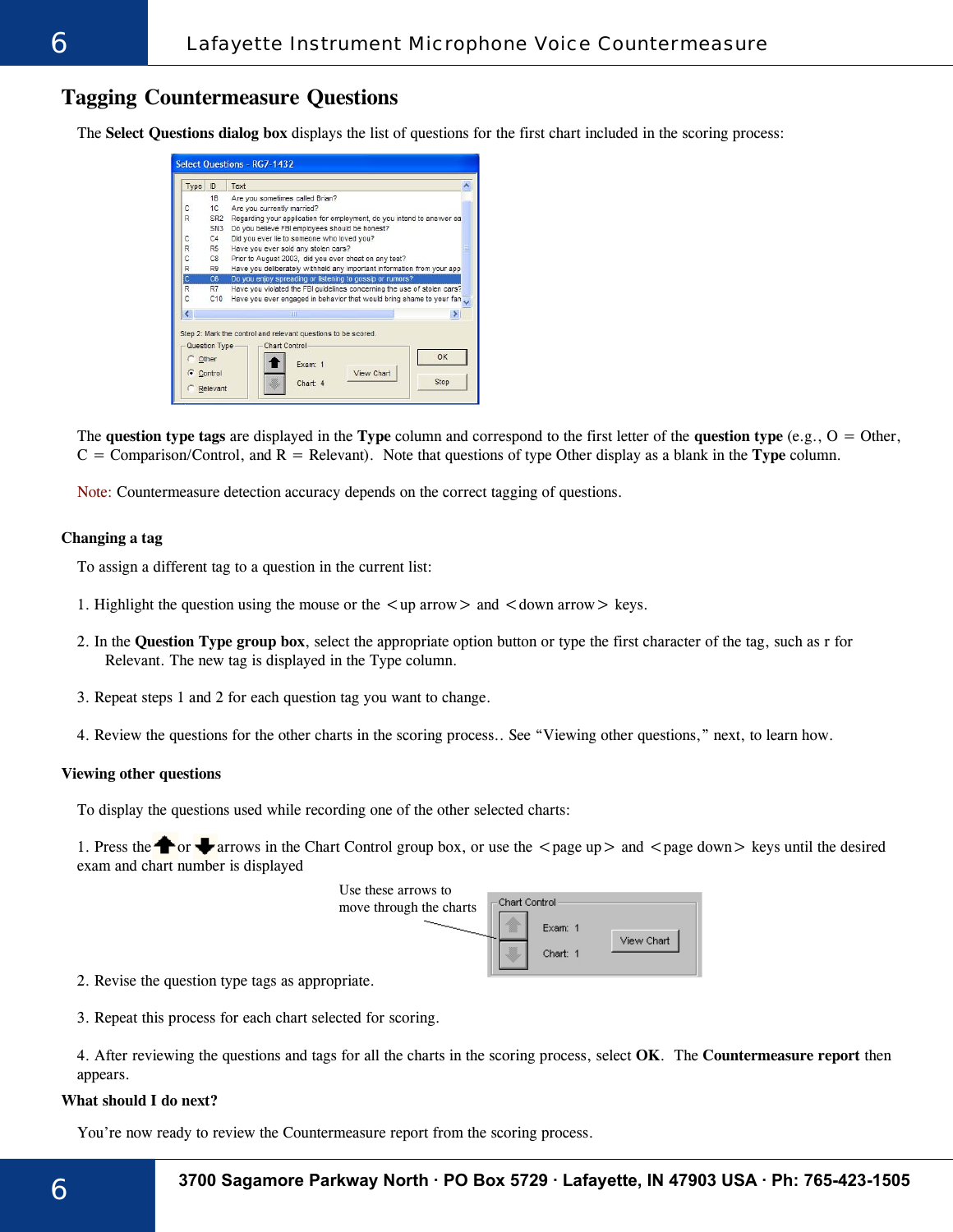#### **Review the Countermeasure report**

The Countermeasure report includes the following information:

- 1. Overall summary of whether countermeasures were detected.
- 2. An indication per chart of whether countermeasures were detected on that chart.
- 3. PF name and charts evaluated.
- 4. Chart scores showing one bar graph per chart indicating the likelihood that countermeasures were employed.
- 5. A scoring key indicating how to interpret the results.
	- CMI = Countermeasures Indicated
	- $INC = Inconclusive$
	- NCMI = No Countermeasures Indicated